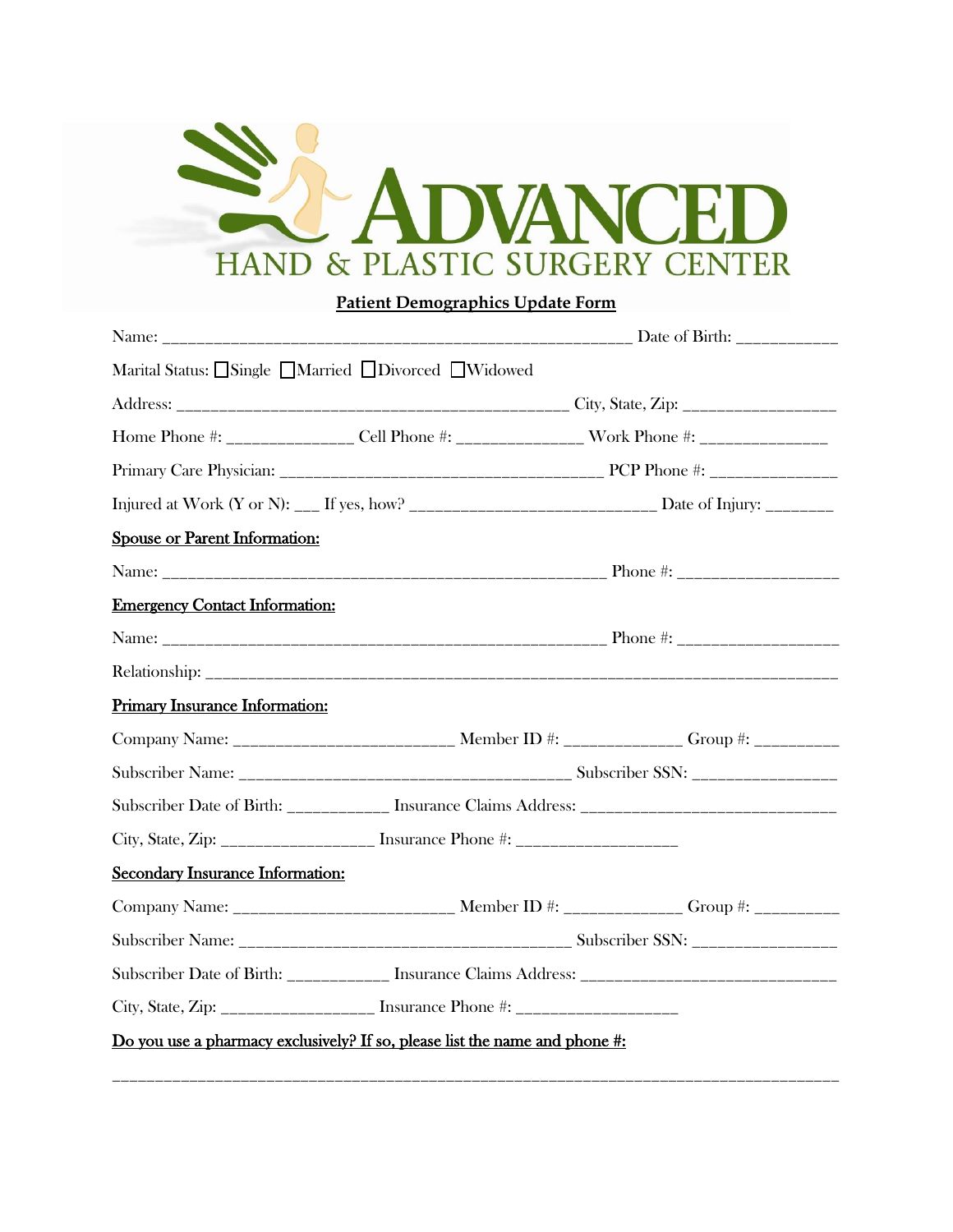|                       | Past Hospitalizations (over 24 hours): $\Box$ Yes $\Box$ No                      |                                           |                                                                                                                                                                  |                                                      |                                                          |                                                |                                                                                                                                                                                                   |                                                         |                                                      |
|-----------------------|----------------------------------------------------------------------------------|-------------------------------------------|------------------------------------------------------------------------------------------------------------------------------------------------------------------|------------------------------------------------------|----------------------------------------------------------|------------------------------------------------|---------------------------------------------------------------------------------------------------------------------------------------------------------------------------------------------------|---------------------------------------------------------|------------------------------------------------------|
|                       | What MEDICATIONS are you currently taking? (Please check all that apply)         |                                           |                                                                                                                                                                  |                                                      |                                                          |                                                |                                                                                                                                                                                                   |                                                         |                                                      |
| u                     | I am NOT currently taking ANY medications                                        |                                           |                                                                                                                                                                  |                                                      |                                                          |                                                |                                                                                                                                                                                                   |                                                         |                                                      |
| □<br>□<br>□<br>□<br>□ | Albuterol<br>Aspirin<br>Augmentin<br>Celebrex<br>Cephalexin                      | □<br>$\Box$<br>$\Box$<br>$\Box$<br>$\Box$ | Coumadin<br>Crestor<br>Keflex<br>Glyburide<br>HCTZ                                                                                                               | $\Box$<br>$\Box$<br>$\Box$<br>$\Box$<br>$\Box$       | Hydrocodone<br>Insulin<br>Metoprolol<br>Lasix<br>Lipitor | $\Box$<br>$\Box$<br>$\Box$<br>$\Box$<br>$\Box$ | Lortab<br>Metformin<br>Oxycodone<br>Oxycontin<br>Penicillin                                                                                                                                       | $\Box$<br>$\Box$<br>$\Box$<br>$\Box$<br>$\Box$          | Plavix<br>Tetracycline<br>Toprol<br>Ultram<br>Zoloft |
|                       |                                                                                  |                                           |                                                                                                                                                                  |                                                      |                                                          |                                                |                                                                                                                                                                                                   |                                                         |                                                      |
|                       | Are you currently seeing a Pain Management doctor?                               |                                           |                                                                                                                                                                  |                                                      |                                                          |                                                |                                                                                                                                                                                                   |                                                         |                                                      |
| $\Box$                |                                                                                  |                                           |                                                                                                                                                                  |                                                      | $\Box$                                                   |                                                | No (Initial) ___________                                                                                                                                                                          |                                                         |                                                      |
|                       |                                                                                  |                                           |                                                                                                                                                                  |                                                      |                                                          |                                                |                                                                                                                                                                                                   |                                                         |                                                      |
|                       | Medical History (Please check all that apply)                                    |                                           |                                                                                                                                                                  |                                                      |                                                          |                                                |                                                                                                                                                                                                   |                                                         |                                                      |
| u                     | I have no medical problems                                                       |                                           |                                                                                                                                                                  |                                                      |                                                          |                                                |                                                                                                                                                                                                   |                                                         |                                                      |
| □<br>□<br>□<br>□<br>□ | Anxiety<br>Asthma<br>Bipolar<br>Cancer<br><b>COPD</b>                            |                                           | Depression<br>$\Box$<br>Diabetes (Type 1/Type2)<br>$\Box$<br>Peripheral Vascular Disease<br>u<br><b>High Blood Pressure</b><br>Ш<br><b>High Cholesterol</b><br>□ |                                                      |                                                          | $\Box$<br>$\Box$<br>□<br>□<br>□                | Kidney Problems (Please explain below)<br>Lung Problems (Please explain below)<br>Heart Problems (Please explain below)<br><b>Rheumatoid Arthritis</b><br>Thyroid Problems (Please explain below) |                                                         |                                                      |
|                       |                                                                                  |                                           |                                                                                                                                                                  |                                                      |                                                          |                                                |                                                                                                                                                                                                   |                                                         |                                                      |
| $\Box$                | Allergies (Please check all that apply)<br>I have no known drug allergies (NKDA) |                                           |                                                                                                                                                                  |                                                      |                                                          |                                                |                                                                                                                                                                                                   |                                                         |                                                      |
| □<br>□<br>□<br>□      | Ciprofloxacin<br>Codeine<br>Erythromycin<br>Iodine                               |                                           |                                                                                                                                                                  | IV Dye<br>□<br>Latex<br>□<br>□<br>Steroids<br>$\Box$ | Penicillin                                               |                                                | □<br>□<br>□<br>□                                                                                                                                                                                  | Sulfa Drugs<br>Tape/Adhesive<br>Tetracycline<br>Tylenol |                                                      |
|                       |                                                                                  |                                           |                                                                                                                                                                  |                                                      |                                                          |                                                |                                                                                                                                                                                                   |                                                         |                                                      |
|                       |                                                                                  |                                           |                                                                                                                                                                  |                                                      |                                                          |                                                |                                                                                                                                                                                                   |                                                         |                                                      |